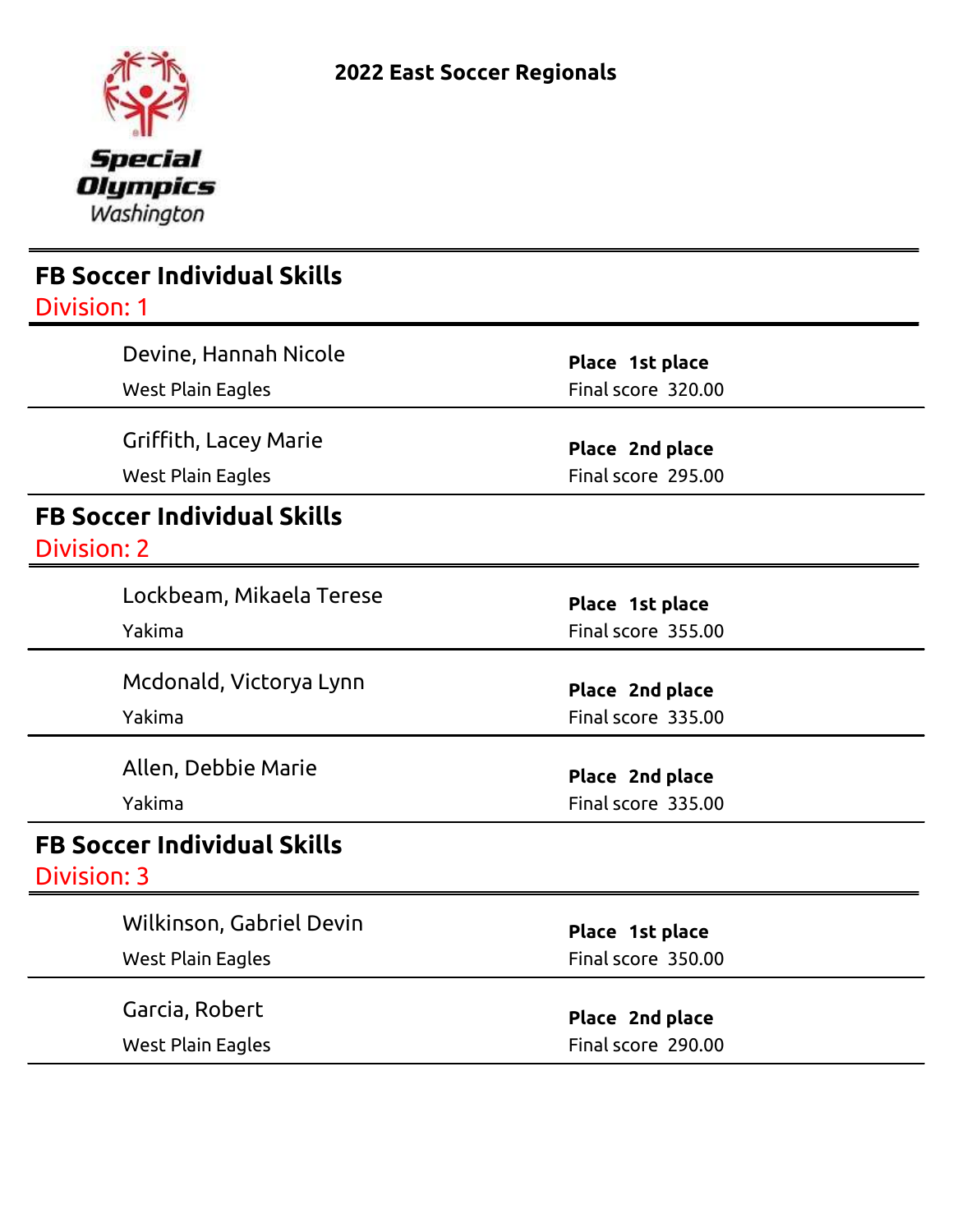

| <b>FB Soccer Individual Skills</b><br>Division: 4 |                                       |  |
|---------------------------------------------------|---------------------------------------|--|
| Haaple, Bracen Tegan<br><b>Tri Cities</b>         | Place 1st place<br>Final score 340.00 |  |
| Persons, Dallin Wayne<br><b>Tri Cities</b>        | Place 2nd place<br>Final score 295.00 |  |
| Cooley-Mitchell, Tyler Alan<br>Yakima             | Place 3rd place<br>Final score 235.00 |  |
| <b>FB Soccer Individual Skills</b><br>Division: 5 |                                       |  |
| Blanco, Bryson Edward<br><b>Tri Cities</b>        | Place 1st place<br>Final score 360.00 |  |
| Maple, Tucker Alyn<br><b>Tri Cities</b>           | Place 2nd place<br>Final score 330.00 |  |
| Olson, Kaiden Bradley<br><b>Tri Cities</b>        | Place 2nd place<br>Final score 330.00 |  |
| <b>FB Soccer Individual Skills</b><br>Division: 6 |                                       |  |
| Turner, Kysen<br>Yakima                           | Place 1st place<br>Final score 340.00 |  |
| Perez, Lauro Aaron<br>Yakima                      | Place 2nd place<br>Final score 310.00 |  |